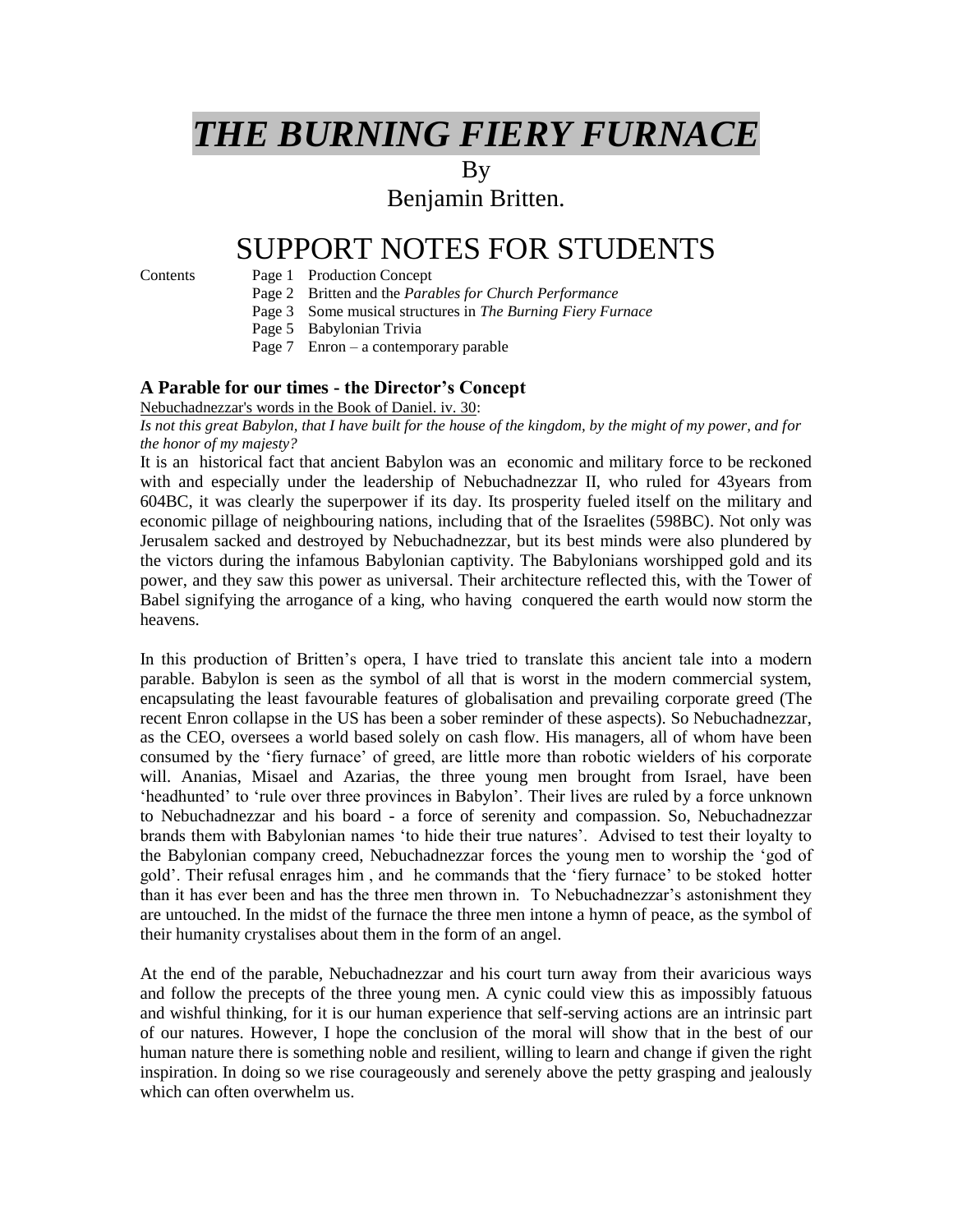#### **Benjamin Britten and the "Three Parables for Church Performances"**

In 1956, Britten made a concert tour of the Orient. This experience was to be a major influence on the compositions that were to emerge in the last phase of his compositional life. In particular there were two Eastern artforms that caught Britten's attention. One was the Javenese gamelan orchestras and the other was the Noh Theatre of Japan.

Britten had long been fascinated by the range and colour of the percussion family and had featured it skillfully and innovatively in several of his compositions to date. From the 'slung mugs' in *Noah's Fludde*, to the virtuosic timpani writing in *The Turn of the Screw* and *Nocturne*  Op 60, he showed his affection and skill in writing for this family of instruments. However, the colour and complexity of the Javenese gamelan seemed to draw from him new ideas as it struck in him a resonance that vibrated the essence of the wonder and mystery of the exotic orient. Thus, his use of percussion in later works such as the Church Parables, *Phaedra* and especially *Death in Venice* conjure up the unknown, forbidden and sometimes dark mystery of the east.

The other major eastern artform that inspired him was the traditional Japanese Noh Theatre and this had an altogether more direct influence upon his output. In Tokyo he saw the Noh play *Sumidagawa* by Juro Motomasa (1395-1431). Noh is an ancient artform, the discipline and tradition being handed down through the generations. All the action takes place in a severely restricted area which is occupied by both the actors and the musicians. This 'stage', by its nature limits any attempt at 'realistic' acting techniques. The actors wear masks and the action is slow and ritualised, involving spare yet potent gestures and yoga-like physical control. The experience made a deep impression upon Britten. In the Buddist (?)philosopy, which lay at the heart of the play's message, he saw a link with the medieval morality themes of Christian England. This played on his imagination for several years before crystalising in 1964 into the first of his "Parables for Church Performance" *Curlew River*, an adaption of the Motomasa's work by librettist William Plomer, who had been Britten's librettist for his 1953 opera *Gloriana*. While there was no specifically Japenese references in *Curlew River*, much was derived from it. The all male cast of the Noh tradition was retained but now linked to the monastic tradition of Christendom. The acting area would be restricted and the action, like that in the Noh tradition, would be severe and economical with the small orchestra integral to the drama. The plainchant which opens and closes the play on the other hand, would stress its western origins, serving to give it a sense of time and place as well as providing the germ of the musical material to follow. Geographically the story is firmly rooted in the fen lands of his own beloved East Anglia.

Two years later in 1966, Britten and Plomer again collaborated to produce the second in the trilogy of Church Parables. This time they drew their subject from a specifically non-Japanese source by turning to the the Judo-Christian tradition. They chose the Old Testament story of Ananias, Misael and Azarias in *The Burning Fiery Furnace.* This parable is a distinctly more immediate work musically. Where *Curlew River* is surely the most intense and musically controlled of the three pieces, its esoteric nature is not immediately accessible. The *Burning Fiery Furnace* has a broader range of mood compared with Curlew River's shadowy world. The addition of the alto trombone to the orchestral ensemble also adds to the sense of festivity, frenzy and menace that occupies the core of this drama.

The final opera in the trilogy was finished in 1968. This time the New Testament was the source and the subject was the parable of The Prodigal Son.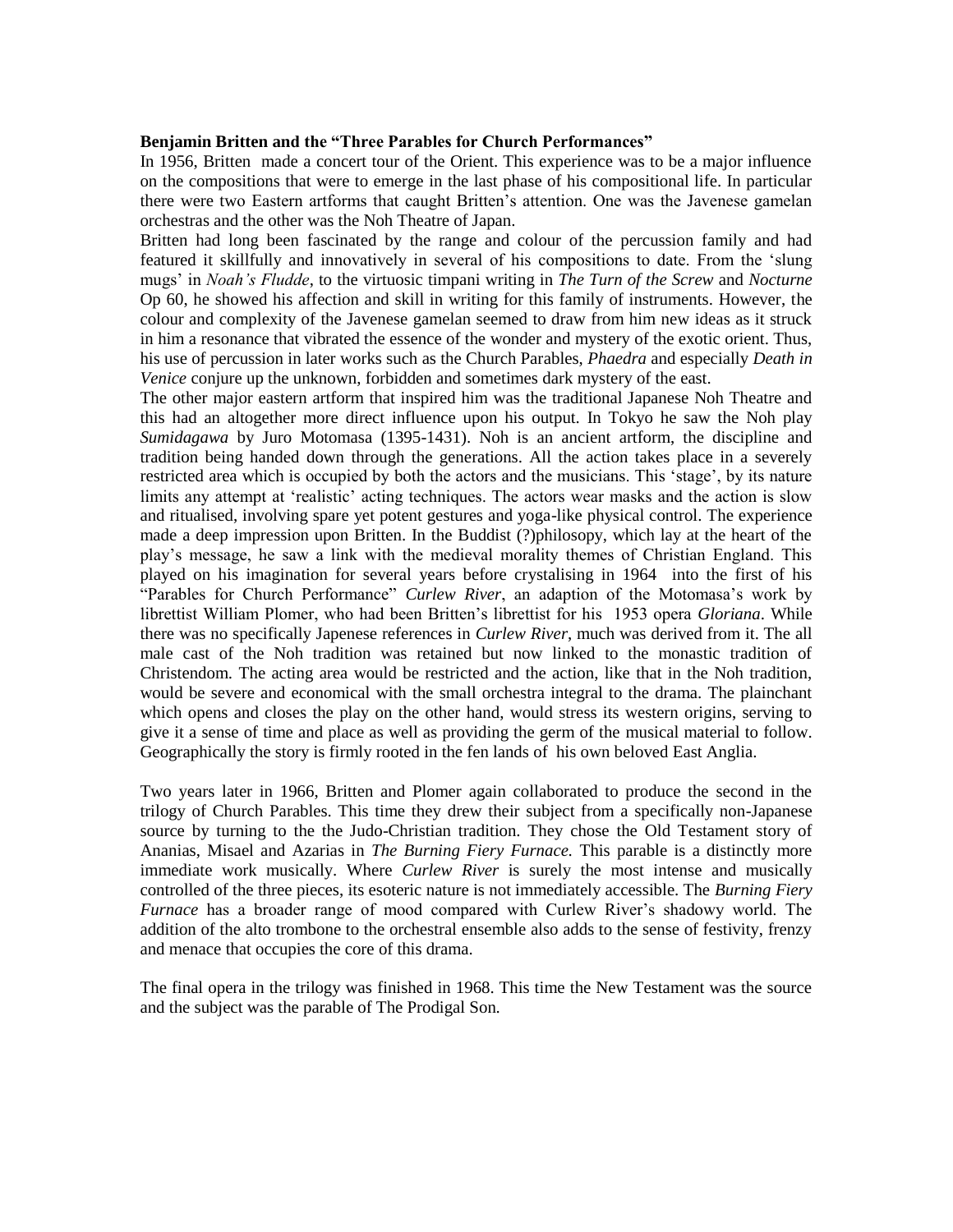#### MUSICAL DEVICES AND STRUCTURES IN Britten's *Burning Fiery Furnace* **General Stucture:**

As with all three of Britten's Church Parables, the *Burning Fiery Furnace* is framed by a plainchant, in this case "Salus aeterna". This prologue/epilogue framing of his dramas was a favoured device of Britten, seen also in such stage works as *Billy Budd, Rape of Lucretia* and in other works such as *Serenade for Tenor, Horn and Strings*.

What contributes to the more flamboyant mood of The Burning Fiery Furnace as compared with Curlew River is the fact that it is structurally more diverse offering a series of set pieces, several with a deliberately festive quality. The orchestration complements this with the instrumentation having strong associations with certain characters and scenes eg the flute and percussion of the Entertainers scene has strong echos of the 'tongs and the bones' scene from *A Midsummer Night's Dream* while the brass is duly associated with the splendour, as well as the menace of Babylon, just as the harp is with the three young men.

### **The Plainchant as a source of musical material**

As was the case in the other Church operas, much of the musical material for *The Burning Fiery Furnace* derives from the Plainchant "Salus aeterna". As one might expect it provides a rich source of motivic material that is developed throughout the work (see below). What is less expected is the transmutation of the melodic material of the chant into the harmonic substance of the work. (this was a device that Britten was to return to more and more in his last works) The basis for this device emerged naturally out of the ecclesiastical venues for which he conceived the trilogy.

Dramatic works in a church venue can be fraught with problems and many composers would baulk at the acoustic problems that they present. Where most might try to eradicate or minimise this reverberation, Britten enhanced it. Moreover, he engaged this physical phenomenon as not only a textural but a musical device. As we know, any one sound will be sustained for several seconds in such an acoustic. If another tone follows it, it blurs with the former. .Take the plainchant 'Salus aeterna' which is sung in the processional of The Burning Fiery Furnace



As each note sounds, it is sustained in the melodic 'soup' to become an harmonic cluster with the ensuing notes. It is in this manner that Britten unfolds his harmonic structure directly from his melodic material.

We see a deliberate labouring of the melodic 'blur' in the first instrumental interlude during the robing ceremony, where the melodic germ of the plainchant enhances the 'reverb' effect by the use of close canon in the instrumentation. He does so again later in the opera when the 3 men are left alone on stage

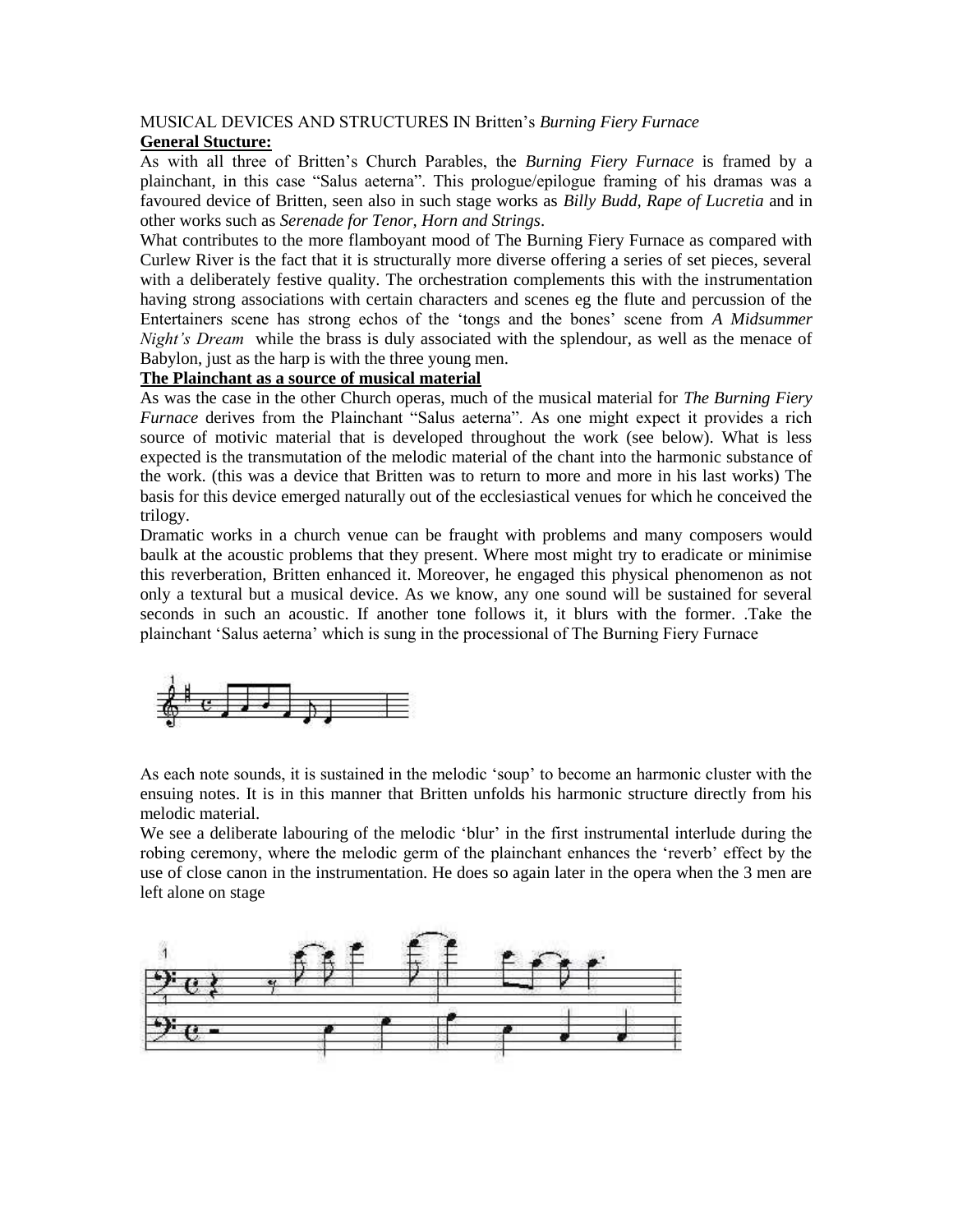

### **Interval of the 4th and other structures:**

Structurally the interval of the perfect  $4<sup>th</sup>$  plays and important role in the evolution of the musical material in the work. This litany of horizontal and vertical 4ths are often associated with the name of Jehovah and the Three Men and as such could be seen to be symbolic rather than constructive. However closer examination shows that its use is by no means the exclusive domain of the Israelites but also dominates the music of the pagan Babylonian court

The genesis of the motif seems to arise form the plainchant, the Salus Aeterna of the processional. Its lines seem to operate within a fourth span just as the graceful arch of the opening phrase caresses this interval.

The structural (rather than symbolic) use of the interval is confirmed when we see that it is used not only to express the faith and resolve of the 3 men (the perfect  $4<sup>th</sup>$  and its doubled form the minor  $7<sup>th</sup>$ )

Example:



They nev- ver must in way be - - tray their faith an  $$ y

.. but in no uncertain terms is also used for the pagan howls of the Babylonians as they worship Merodak, the image of gold.



In fact the sonority is so subtly manipulated throughout the work that what could be monotonous in the hands of a lesser composer is here used by Britten as a cumulative gesture, building in effect through its many guises and reaching a climax in the final Benedicte. Here, the reason that the resonance of the organum–like 4ths achieve such a moving effect is simply because it is generated from a sonority which has been such a dominating feature of the work in one form or another.

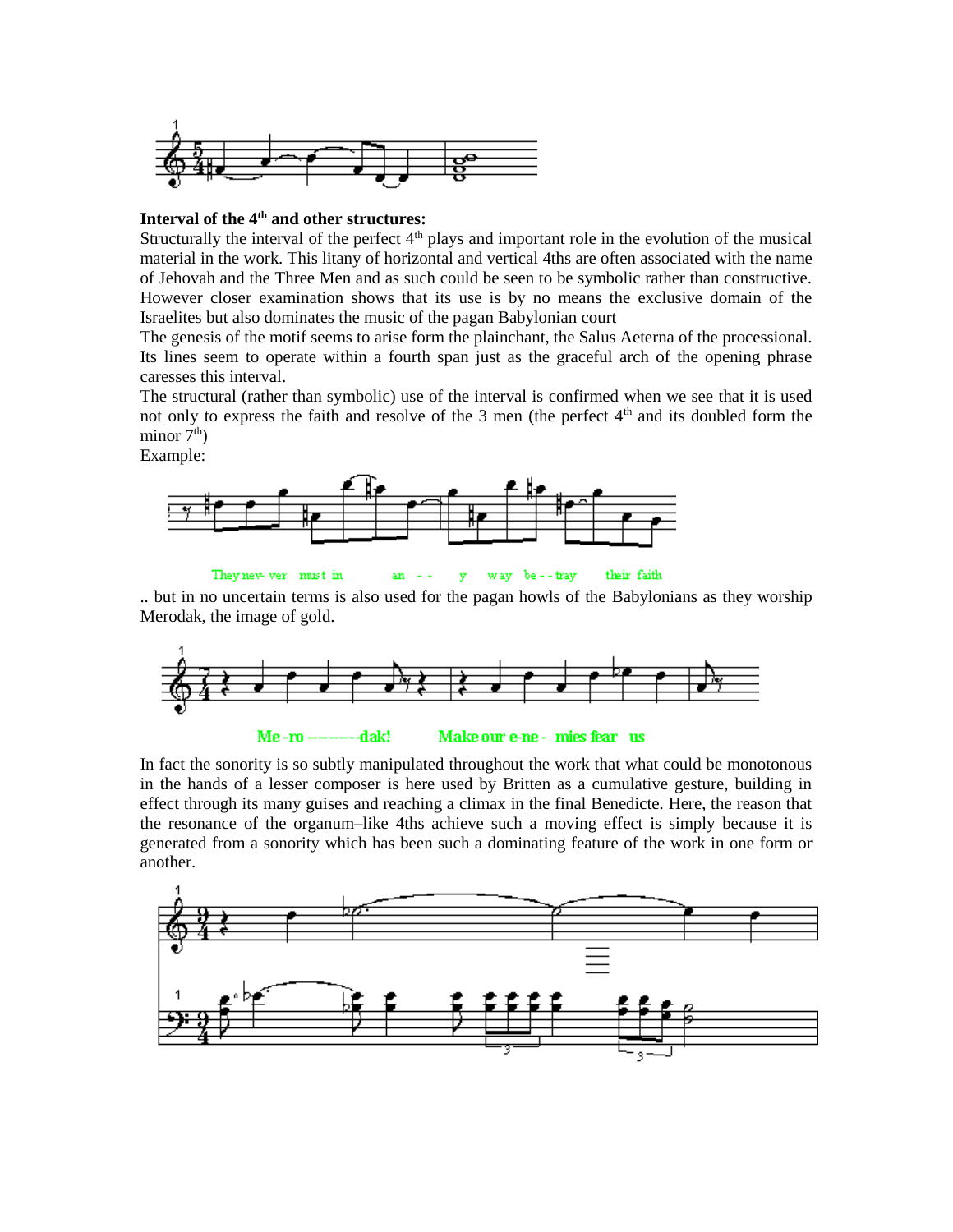If Britten uses this and other devices for structural purposes, he relies on other methods (most quite traditional) to establish and sustain the major dramatic tensions in the work.

Dominating these is the over-riding tension of the conflicting Dmaj/Eb tonalities that characterise the Babylonian music in particular. But he also manipulates motifs for dramatic purposes in much the same way Wagner did. In turn, such motifs are often enhanced by the association with the various instrumental sonorities.

#### Curlew sign  $-$  no conductor!

In keeping with the Noh Theatre tradition which inspired the works, Britten intended that the Three Parables be performed without a conductor. For this to be possible, two things needed to happen. The rehearsal process would have to be thorough, and there would have to be some device in the score which provided a point of reference, while allowing the performers a degree of flexibility. To effect this he invented a sign which he called the 'curlew' (after *Curlew River* and appropriately shaped like a bird!). Britten explains that "the sign over a note or rest shows that the performer must listen and wait till the other performers have reached the next bar line, or meeting point – ie., the note or rest can be longer or shorter than its written value"

However, since these current performances will not have the luxury of protracted rehearsals, we will be using a conductor.

## BABYLONIAN TRIVIA

#### **Nebuchadnezzar's City**

The ruins of ancient Babylon lie on the east bank of the River Euphrates, about 50 km south of modern Baghdad in Iraq.

Inscriptions, documents and letters written during the 43 years of Nebuchadnezzar's reign give an idea of the power and wealth of Babylon. Here are some interesting facts according to the Greek historian Herodotus about Nebuchadnezzar's Babylon:

-In the form of a square, 14 miles on each side, and of enormous magnitude

-The brick wall was 56 miles long, 300 feet high, 25 feet thick with another wall 75 feet behind the first wall, and the wall extended 35 feet below the ground

-250 towers that were 450 feet high

-A wide and deep moat that encircled the city

-The Euphrates River also flowed through the middle of the city. Ferry boats and a 1/2 mile long bridge with drawbridges closed at night

-"Hanging Gardens"(one of the wonders of the ancient world) and water was raised from the river by hydraulic pumps (see below for more on this)

-Eight massive gates that led to the inner city and 100 brass gates

-Streets were paved with stone slabs 3 feet square

-The great Tower (Ziggurat) and 53 temples including the "Great Temple of Marduk." 180 altars to Ishtar

-Golden image of Baal and the Golden Table (both weighing over 50,000 lbs of solid gold.)

-2 golden lions, a solid gold human figure (18 feet high)

-Nebuchadnezzar's palace was considered to be the most magnificent building ever erected on earth.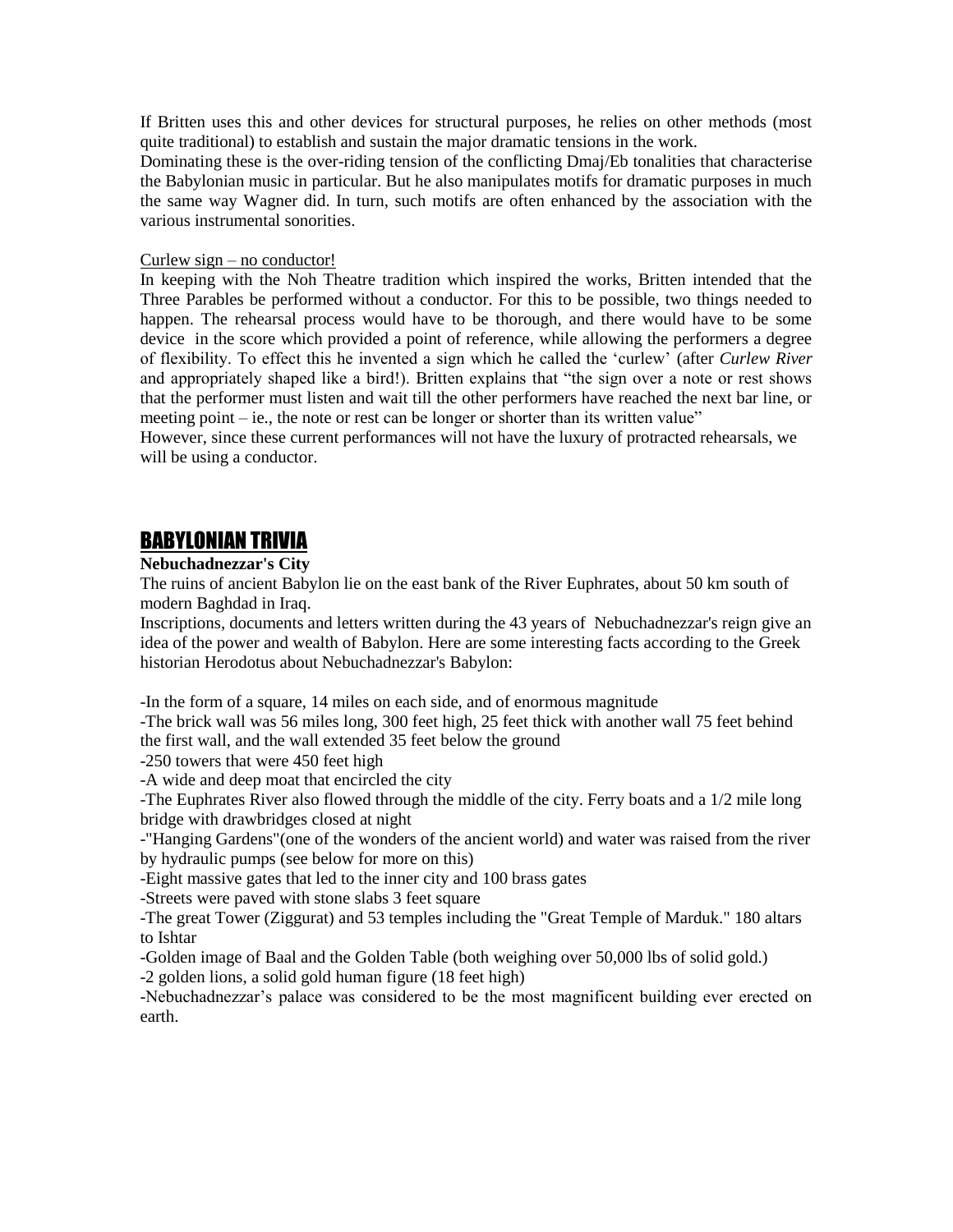# THE HANGING GARDENS of BABYLON

The brilliant color and luxury of Babylon became legendary from the days of Nebuchadnezzar, who is credited with building the legendary Hanging Gardens. It is said that the Gardens were built by Nebuchadnezzar to please his wife or concubine who had been "brought up in Media and had a passion for mountain surroundings." During this time, the Hanging Gardens was cited as one of the Seven Wonders of the World.

Detailed descriptions of the Gardens come from ancient Greek sources, including the writings of Strabo and Philo of Byzantium. Here are some excerpts from their accounts:

"The Garden is quadrangular, and each side is four plethra long. It consists of arched vaults which are located on checkered cube-like foundations.. The ascent of the uppermost terrace-roofs is made by a stairway..."

"The Hanging Garden has plants cultivated above ground level, and the roots of the trees are embedded in an upper terrace rather than in the earth. The whole mass is supported on stone columns... Streams of water emerging from elevated sources flow down sloping channels... These waters irrigate the whole garden saturating the roots of plants and keeping the whole area moist. Hence the grass is permanently green and the leaves of trees grow firmly attached to supple branches... This is a work of art of royal luxury and its most striking feature is that the labor of cultivation is suspended above the heads of the spectators".

However….

There are no records of the Hanging Gardens in Babylonian literature, and the most descriptive accounts of it come from Greek historians. In tablets from the time of Nebuchadnezzar, descriptions of his palace, the city of Babylon, and the walls are found, but not a single reference to the Hanging Gardens is found. Some historians believe that the legendary Hanging Gardens are only the blended stories of the gardens and palm trees of Mesopotamia, the palace of Nebuchadnezzar, the Tower of Babel, and the ziggurats - stories told by Alexander's soldiers when they returned home.

In this century some structures, possibly of the Hanging Gardens, were discovered. Archaeologists are gathering evidence to reach conclusions about the location of the Gardens, their irrigation system and their true appearance.

Recent archaeological excavations at Babylon uncovered the foundation of the palace. Other findings that support the existence of the Hanging Gardens include the Vaulted Building with thick walls and irrigation near the southern palace. A group of archaeologists surveyed the area of the southern palace and reconstructed the Vaulted Building as the Hanging Gardens. The Greek historian, Strabo, stated that the gardens were situated by the River Euphrates. Others argue that the site is too far from the Euphrates to support the theory because the Vaulted Building is several hundred yards away. The site of the palace was reconstructed, and the gardens were located in the area stretching from the river to the palace. Massive walls, 25 feet thick were recently discovered on the river banks, which might have been stepped to form the terraces described in the Greek references.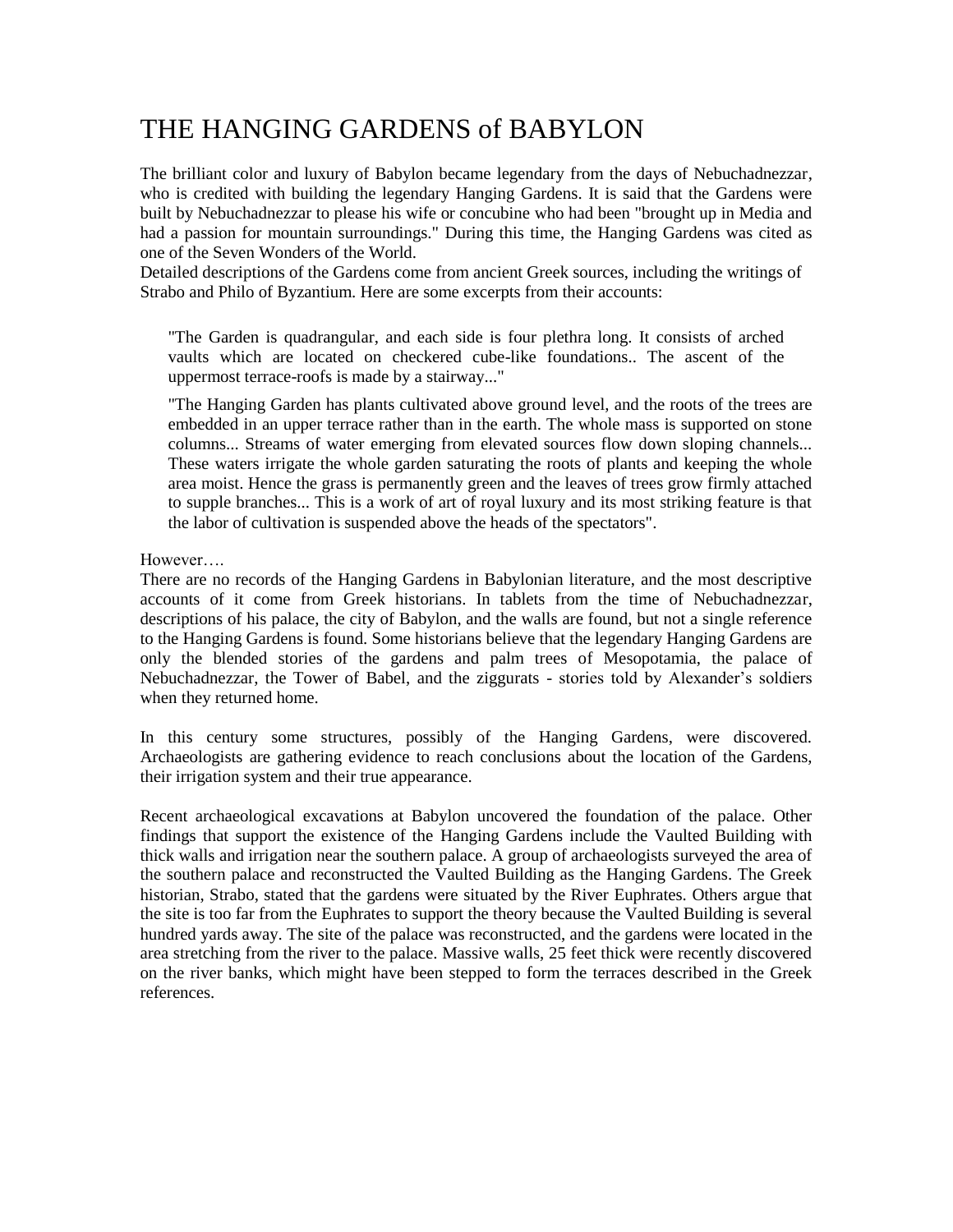# **ENRON – a contemporary parable!**

The following article appeared in the British newspaper *The Observer,* soon after the collapse of the ENRON corporation in America. It is a chilling account of a contemporary corporate 'Babylon'.

# **Greed is the creed**

**Will Hutton Sunday January 13, 2002 [The Observer](http://www.observer.co.uk/)**

American democracy is increasingly a fraud. Money buys votes, influence and office. Contemporary Washington makes Caligula's Rome look like a vicar's tea party. American politicians' need for business donations on a gigantic scale to win their election campaigns now pollutes the discourse of the country's public life, with business writing public policy and corrupting everything it touches. And the noxious consequences, in terms of ideas and business practice, spill over into Britain.

The bankruptcy of the energy trader Enron before Christmas with \$40 billion of debts, the largest recorded in history, was spectacular. It had overstated its profits by half a billion dollars over three years and lost more still in private companies set up to enrich the coterie of top executives in schemes undetected by its auditors, Arthur Andersen. They, we learned last week, had happily disposed of potentially incriminating documents and misled Congress. In tougher times, Enron's capacity to hide what we would understand as theft was exhausted - and the company collapsed. Now the subject of a criminal investigation by the Justice Department, the details spilling out offer a bird's-eye view of how business is done in the US, how favours are bought and how political ideas are honed to serve the interests of the political parties' benefactors. Two members of Bush's Cabinet - the Commerce Secretary and Attorney-General - have had to stand aside from the investigations because they received close to \$100,000 in political donations from Enron. Chief executive Ken Lay, 'Kenny Boy' as Bush dubbed his close friend, personally gave Bush \$100,000.

This was not innocent money for a buddy; Enron also greased the wheels of the Democrats. In 2000, it spent \$2.4bn supporting candidates for public office in the US - \$1.7bn for the Republicans and \$700 million for Democrats. Enron wanted a return on its cash and could not afford just to back Republicans. As an energy trader, it needed to find markets in which to trade, which meant opening up the US's patchwork quilt of state and federally regulated electricity and gas grids to private interests; sometimes, Democrats served this purpose as well as Republicans. Enron did not want to look like just another corporation using money to buy influence; it needed a cover story. It wanted minimal surveillance of its own operations and the maximum opportunity to enrich its directors while making paupers of its workers (before it collapsed, the directors sold \$1bn of personally owned shares while forbidding its employees to sell their Enron shares in their private pension funds); energy markets opened up fast. The story was deregulation.

No chief executive was as fervent an apostle of how regulation cripples wealth generation as Ken Lay, and now we know why. Republicans, of course, were willing allies in the belief that nothing inhibits businesses more than having to respect the law of the land and accept obligations to the wider society in which they trade. But money talks, and during the 1990s Democrats became evangelists for the same set of ideas. How could they accept Enron's money, and that of dozens of other corporations, otherwise?

Thus, over the last decade, Ken Lay and Enron have bought a series of decisions that have driven the company's growth. In the early 1990s, the company ensured via the good offices of Wendy Gramm, then chairman of the Commodity Futures Trade Commission and wife of Enronsupported Texan senator Phil Gramm, that key aspects of Enron's trading should not be regulated; she was rewarded with a seat on the board.